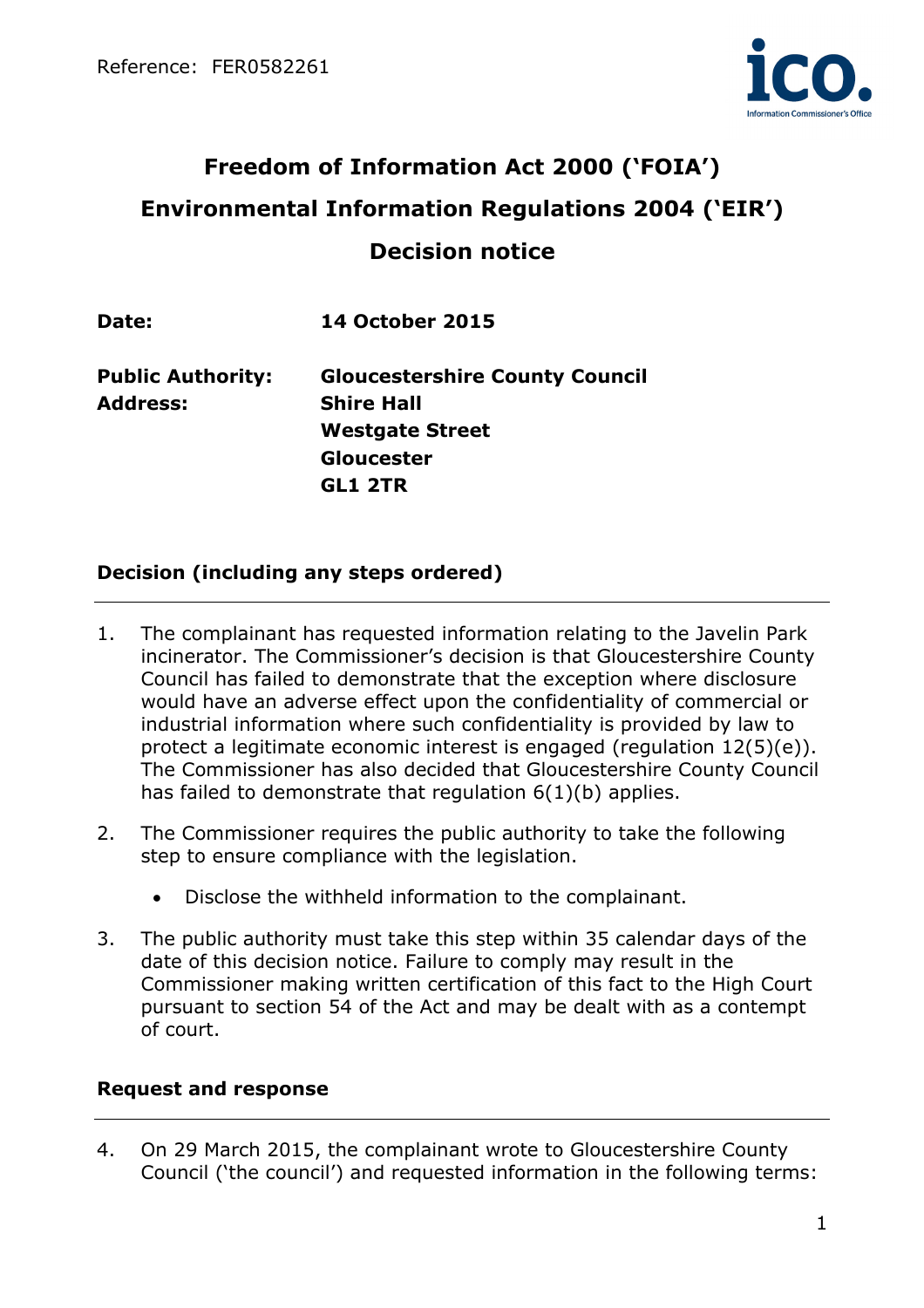

 "I wish to add my signature to the FOI request for additional information regarding the Javelim Park incinerator as per request from [name redacted]."

- 5. The council sought clarification of the request on 31 March 2015 and 9 April 2015.
- 6. On 10 April 2015 the complainant confirmed that he is requesting the same information as requested under 15/FOI/9408. The Commissioner understands the request to be as follows:

 "I wish to make an FOI request in relation to the Javelin Park incinerator.

Please provide

 1. the full, unredacted business case, including all financial information.

2. The full, unredacted contract between GCC and UBB."

- 7. The council provided it's response to the request on 14 April 2015. It said that a copy of the redacted contract and schedules is already in the public domain and provided web links to that information. It applied the exemptions at section 40 and 43(2) of the FOIA, and in the case of environmental information, the exceptions at regulations 12(3) and 12(5)(e), to the withheld information.
- 9. The complainant requested an internal review on 14 April 2015 detailing reasons why he believes it is in the public interest for the redacted information to be disclosed.
- 10. The council provided its internal review response on 14 May 2015 in which it upheld its original position.

# **Scope of the case**

- 11. The complainant contacted the Commissioner on 14 May 2015 to complain about the way his request for information had been handled providing reasons why he believes it is in the public interest for the information to be disclosed.
- 12. A complaint from another individual relating to the same request for information (council reference 15/FOI/9408) had already been accepted for investigation by the Commissioner (case reference FER0579974). The council requested that the Commissioner use the arguments provided in relation to case reference FER0579974 in this case.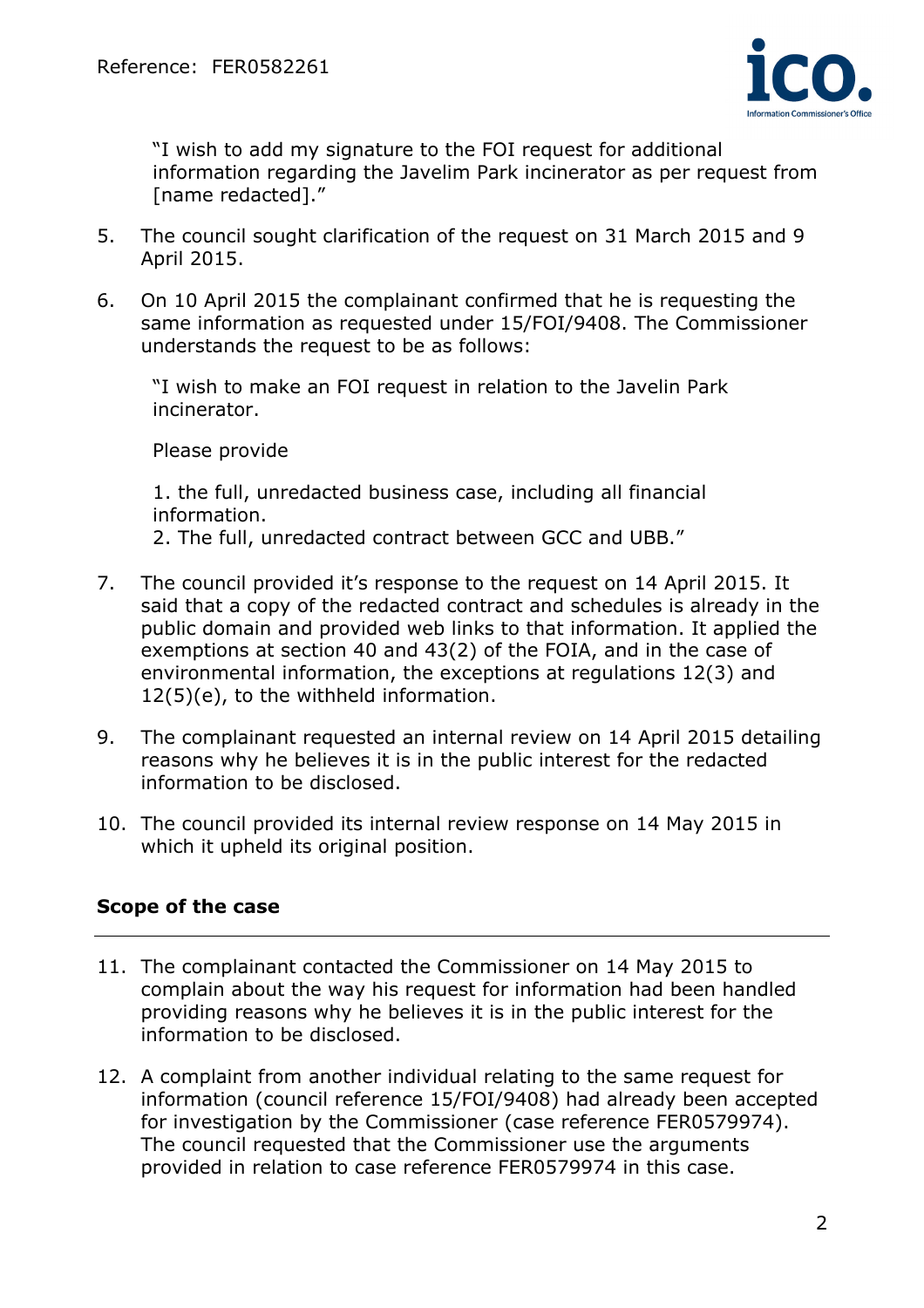

- 13. During the course of the Commissioner's investigation, the council disclosed some of the formerly withheld information to the complainant. In addition to maintaining its reliance on section 40 and 43(2) of the FOIA and regulations  $12(3)$  and  $12(5)(e)$  of the EIR, the council also said that section 43(1) applies some of the information, section 21 of the FOIA and regulation 6(1) of the EIR apply to Schedule 7 'Site Information' and some information within Schedule 3 'Service Delivery Plans'.
- 14. The Commissioner has not considered the application of section 40(2) of the FOIA or regulation 12(3) of the EIR as there has not been a specific complaint in relation to this. The Commissioner outlined the scope of the investigation to the complainant as relating to whether the council is entitled to rely on the exemption at section 43(2) of the FOIA and the exception at regulation 12(5)(e) of the EIR and this was not disputed.
- 15. The council initially supplied it's response to the Commissioner's enquiries in relation to the withheld information except Schedule 3. It said that in so far as the information is environmental it has considered release under the EIR and that where these regulations do not apply it has considered release under the FOIA, for example the contractors hourly rates. It provided a table entitled 'List of documents comprising the EIR request' with the following columns:
	- Document
	- Document description
	- Supplied
	- Redacted
	- Details of redacted information
	- Exemption and harm in releasing the specific information
- 16. In relation to each document, the final column doesn't specify whether the information is being withheld under section 43(2) or regulation 12(5)(e) but states both. In the case of schedules 9 and 29, the final column states that the information is being withheld under sections 43(1), 43(2) and regulation 12(5)(e). The withheld information as supplied to the Commissioner is not marked with whether the information is being withheld under sections 43(1), 43(2) or regulation 12(5)(e). Neither does the withheld information, as sent to the Commissioner, clearly identify which documents relate to which schedule in all cases.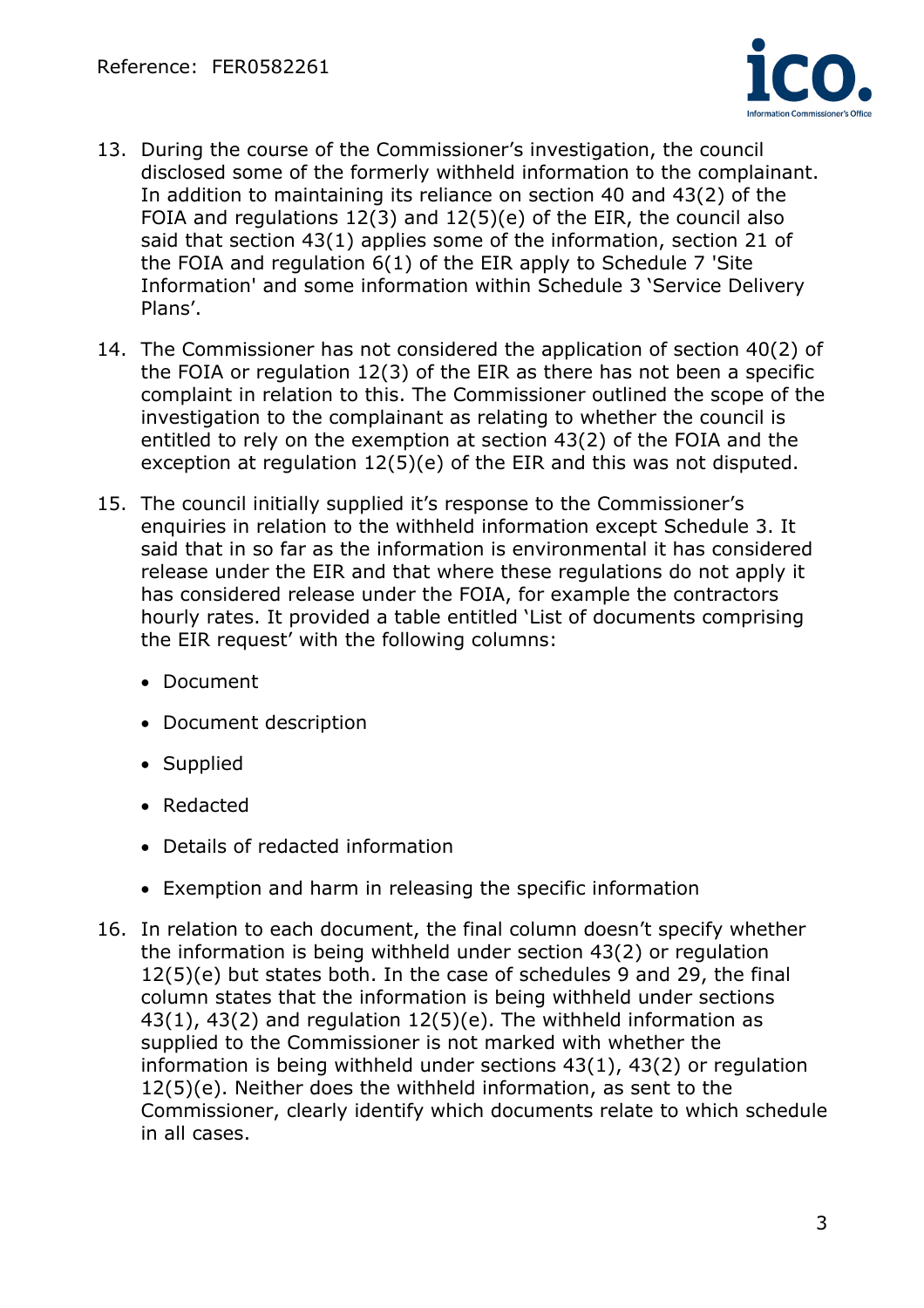

- 17. After issuing an Information Notice, the Commissioner received the council's response regarding Schedule 3. It said that the exemptions being relied upon are regulation 12(5)(e) or the EIR and sections 43(1) and 43(2) of the FOIA "on account of the confidentiality of commercial or industrial information where such confidentiality is provided by law to protect a legitimate economic interest". It also said that whilst the response explains the exemptions being relied on for the 'Method Statements' (the Commissioner understands this to refer to Schedule 3), as redacted information within these statements is cross referenced in other parts of the contract, these arguments should also be applied to all redactions the council wishes to apply across the full contract. As above, the withheld information as supplied to the Commissioner is not marked with whether the information is being withheld under sections 43(1), 43(2) or regulation 12(5)(e).
- 18. The Commissioner has not been able to identify whether the council considers specific information to fall under the FOIA or EIR. The arguments initially supplied by the council are headed as per the required elements of requlation  $12(5)(e)$  and the wording as to why redactions are made in relation to Schedule 3, as stated in the above paragraph, reflects the wording of regulation 12(5)(e). As the information relates to a measure which clearly affects the environment, the Commissioner has considered it appropriate to consider whether the exception at regulation 12(5)(e) of the EIR applies rather than the exemptions at sections 43(1) or 43(2) of the FOIA. For the same reasons, he has also considered whether regulation 6(1) applies rather than section 21.
- 19. For clarity, the Commissioner has considered the application of regulation 6(1) and 12(5)(e) of the EIR to the remaining withheld information.

# **Reasons for decision**

20. The reasoning for the Commissioner's decision in this case is set out in the decision notice for case reference FER0579974 which, as stated above, relates to a complaint about the same request for information. The relevant reasoning is also attached as an annex to this decision notice.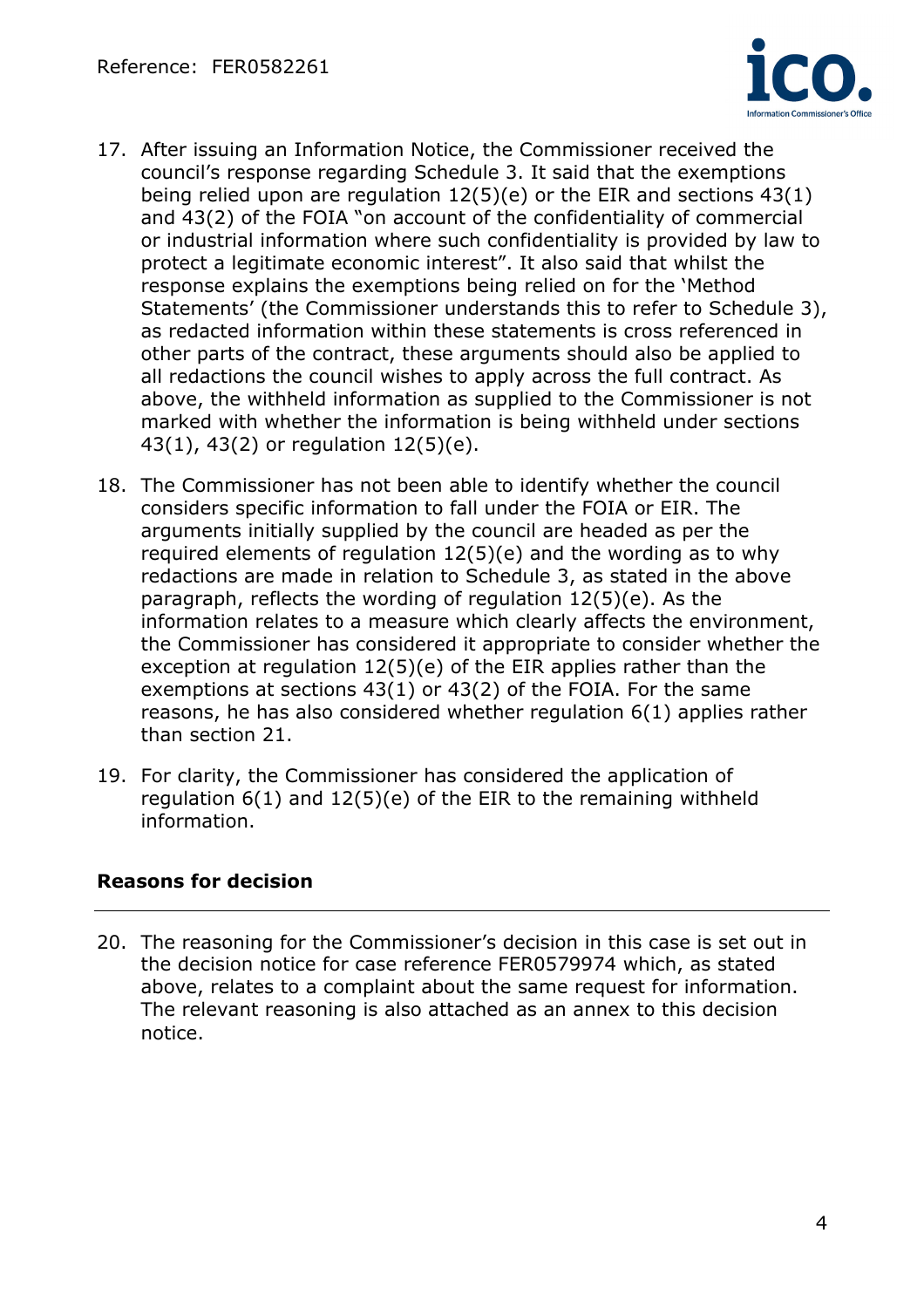

# **Right of appeal**

21. Either party has the right to appeal against this decision notice to the First-tier Tribunal (Information Rights). Information about the appeals process may be obtained from:

> First-tier Tribunal (Information Rights) GRC & GRP Tribunals, PO Box 9300, LEICESTER, LE1 8DJ

Tel: 0300 1234504 Fax: 0870 739 5836 Email: GRC@hmcts.gsi.gov.uk Website: www.justice.gov.uk/tribunals/general-regulatorychamber

- 22. If you wish to appeal against a decision notice, you can obtain information on how to appeal along with the relevant forms from the Information Tribunal website.
- 23. Any Notice of Appeal should be served on the Tribunal within 28 (calendar) days of the date on which this decision notice is sent.

**Signed ………………………………………………** 

**Andrew White Group Manager Information Commissioner's Office Wycliffe House Water Lane Wilmslow Cheshire SK9 5AF**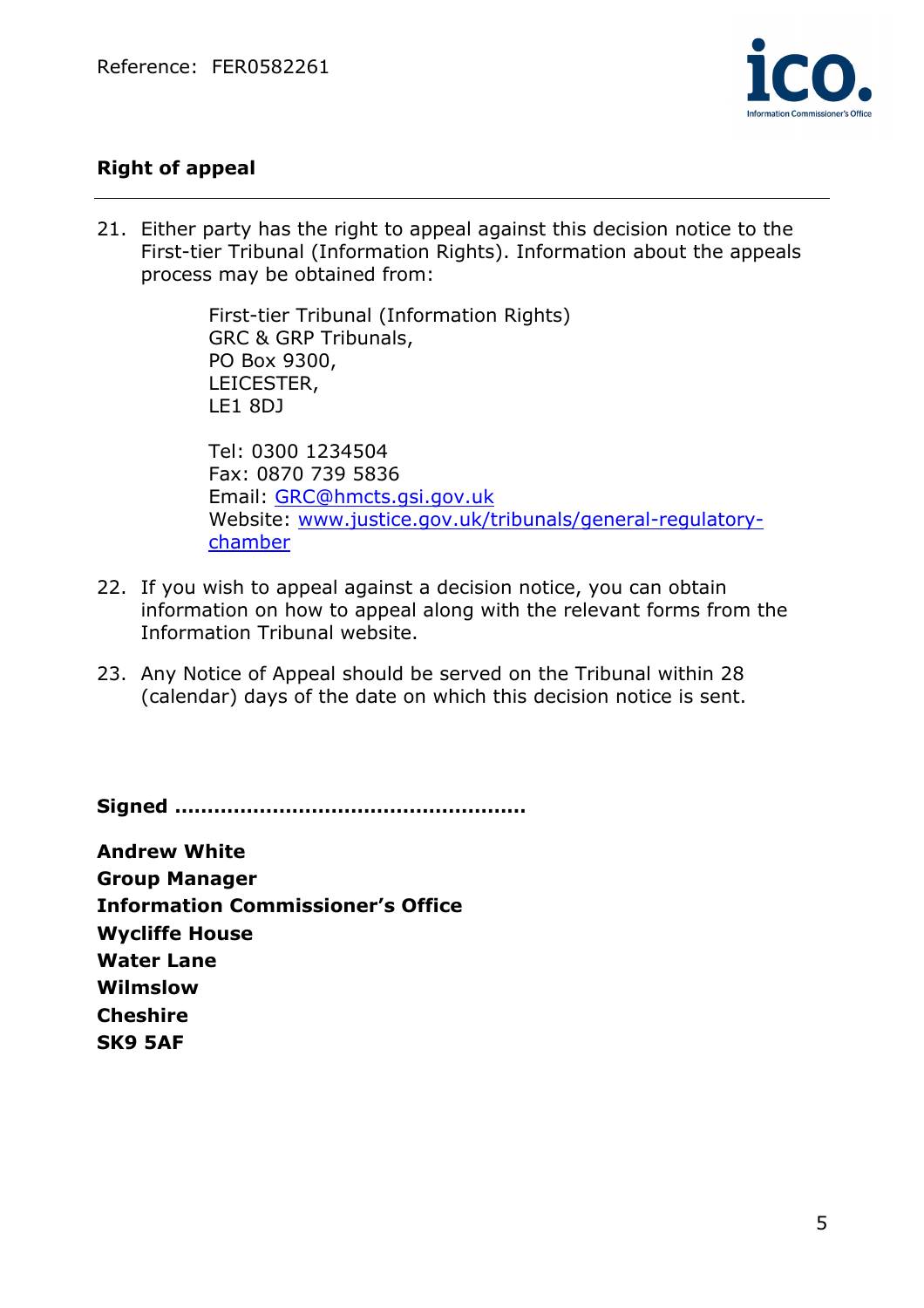

### **Annex**

# **Regulation 12(5)(e)**

- 1. Regulation 12(5)(e) provides that information will be exempt where its disclosure would have an adverse effect upon "the confidentiality of commercial or industrial information where such confidentiality is provided by law to protect a legitimate economic interest."
- 2. Regulation 12(5)(e) can be broken down into a four-stage test, which was adopted by the Information Tribunal in Bristol City Council v Information Commissioner and Portland and Brunswick Squares Association<sup>1</sup>. All four elements are required in order for the exception to be engaged:
	- The information is commercial or industrial in nature.
	- Confidentiality is provided by law.
	- The confidentiality is protecting a legitimate economic interest.
	- The confidentiality would be adversely affected by disclosure.
- 3. The Commissioner has considered each of these factors in turn.

#### **Is the information commercial or industrial in nature?**

- 4. The Commissioner considers that for information to be commercial or industrial in nature, it will need to relate to a commercial activity either of the public authority concerned or a third party. The essence of commerce is trade and a commercial activity will generally involve the sale or purchase of goods or services for profit.
- 5. The Council said that the redacted information within the contract and schedules relates to a commercial activity, either of the council or the contractor in relation to the Gloucestershire residual waste project, the electricity project and other commercial activities, which are carried out by the council and/or the contractor. It further explained that the redacted information contains information relating to the commercial positions agreed between the council and the contractor as follows:

 $\overline{a}$ 

 $1$  Appeal number EA/2010/0012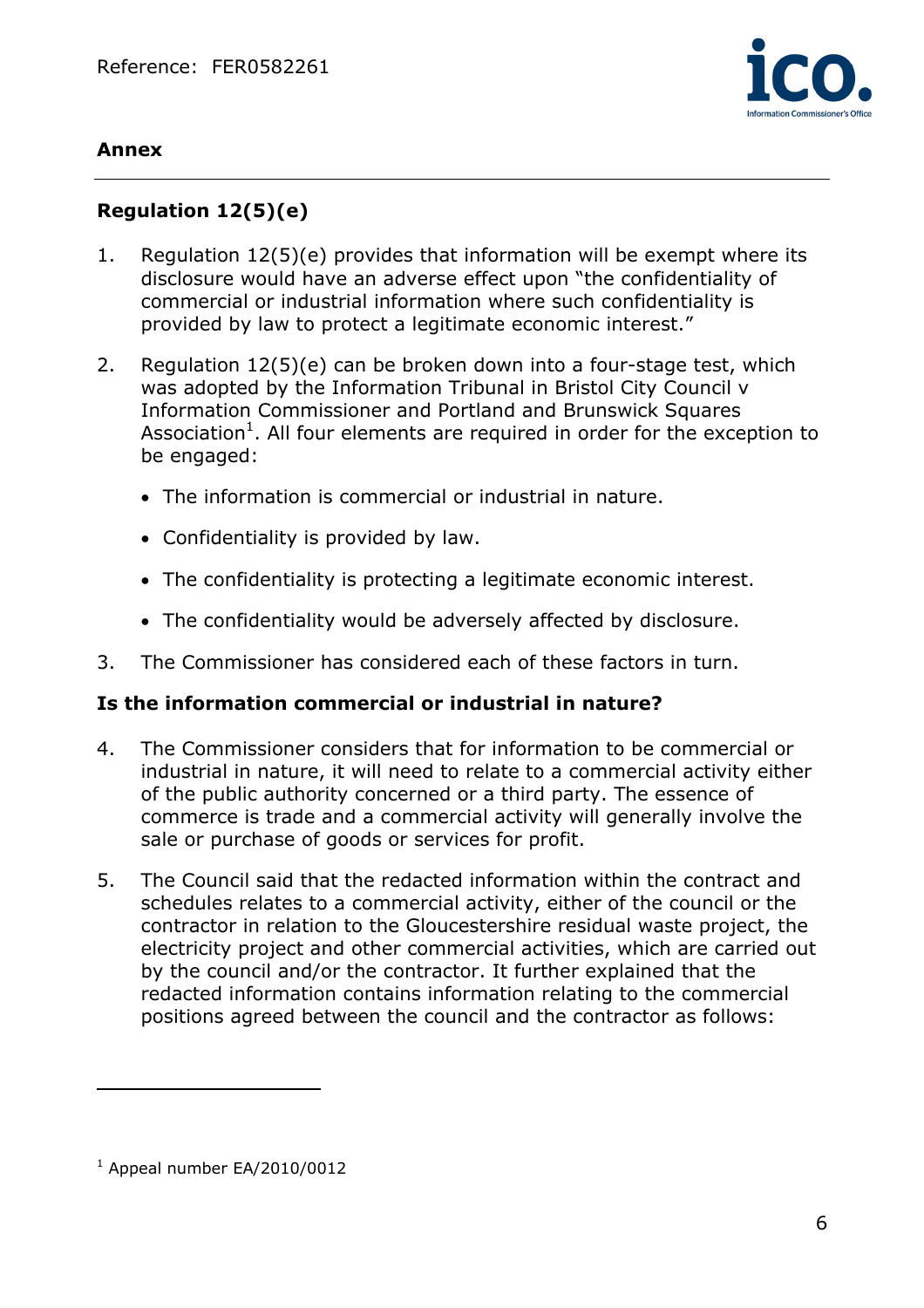

 "Some of the redacted information is financial and reflects the costs and uniquely negotiated positions that are bespoke to the Gloucestershire residual waste project.

 Some of the redacted information contains data relating to electricity revenue which is a commercial position agreed between the Council and the contractor. Such information is likely to form the commercial strategy for the Council in future projects and therefore relates to its commercial positions/strategy/assumptions."

6. Having considered the council's submissions and referred to the withheld information, the Commissioner is satisfied that the withheld information is commercial in nature. Therefore, this element of the exception is satisfied.

### **Is the information subject to confidentiality provided by law?**

- 7. In relation to this element of the exception, the Commissioner has considered whether the information is subject to confidentiality provided by law, which may include confidentiality imposed under a common law duty of confidence, contractual obligation or statute.
- 8. The council said that it has considered whether the information has the necessary quality of confidence, whether the information was shared in circumstances creating an obligation of confidence, and whether there are contractual obligations of confidence.
- 9. In relation to the necessary quality of confidence, the Commissioner's view is that the information must not be trivial or in the public domain. The council said that the redacted information is not trivial, as it relates to the financial or business affairs of the council and the contractor. It confirmed that the redacted information is not available by other means, has never previously been disclosed publicly, and that knowledge and access to redacted information is carefully controlled on a need to know basis.
- 10. The council said that the information was shared in circumstances creating an obligation of confidence as it was part of the procurement process and has been incorporated into the Residual Waste Project Contract which itself contains obligations of confidentiality. It said that there is an inherent duty of confidentiality when information is submitted to councils in procurement exercises and that the Public Contracts Regulations 2006, and their precursor, require that where a contractor obtains information as part of a procurement process the council should accede to reasonable requests from the contractor that information passed to the council as part of the procurement process is treated as confidential. The council also said that sensitive financial,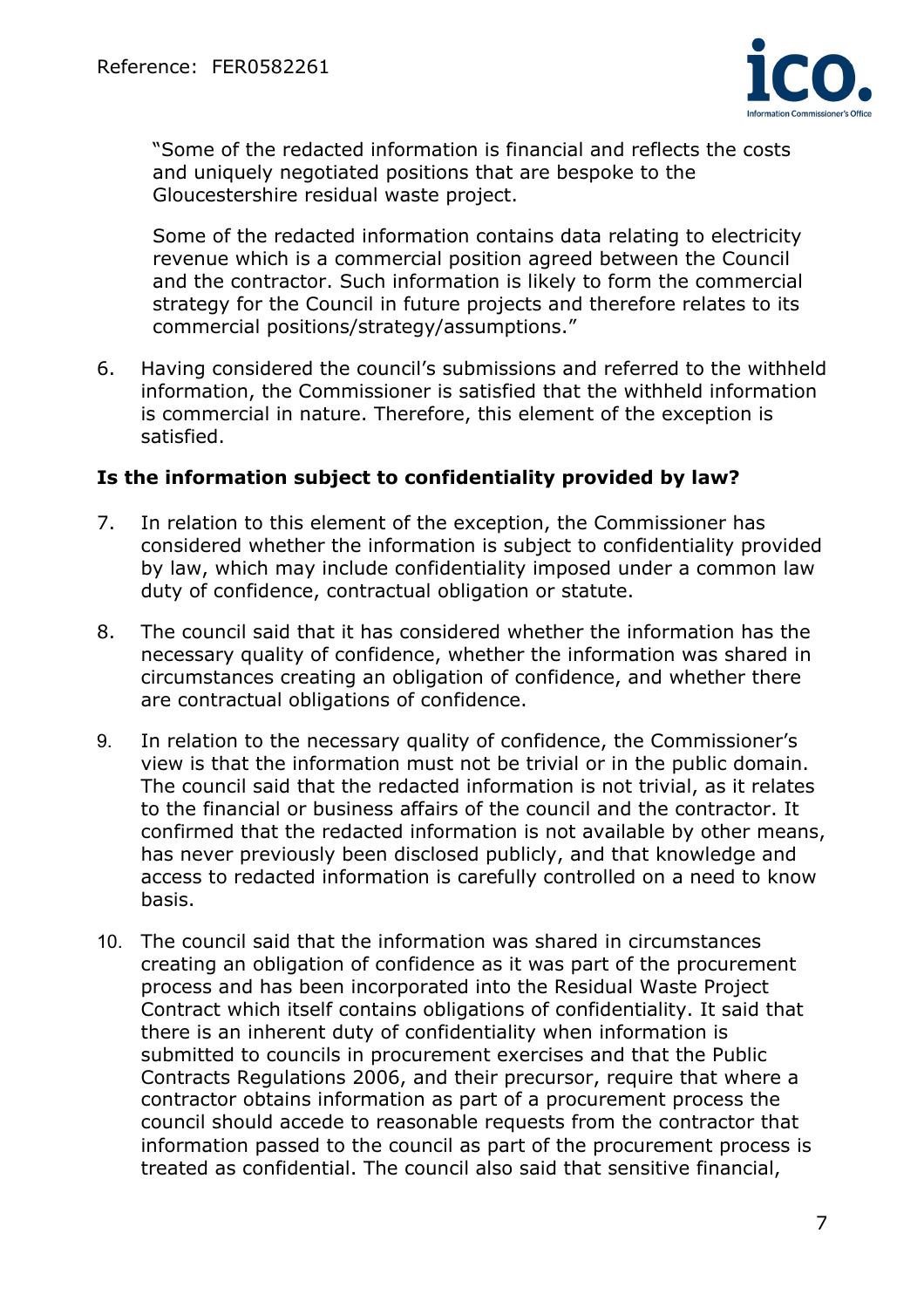

design, business and unique methodology information provided to the council by third parties has been done on a confidential basis and that this is brought to the attention of the council by third parties when providing the council with such information. It said that unauthorised disclosure of the information would be likely to result in legal action being taken against the council.

- 11. In relation to the contractual obligations of confidence, the council explained that there is a provision in the Residual Waste Project Contract itself that certain information is confidential and therefore it would be a breach of contract on the part of the council to disclose that commercially sensitive information. The Commissioner notes that the council did not identify either the specific provision in the contract relating to confidentiality nor the information covered by such provision.
- 12. However, having regard to the contents of the information and the council's submissions, the Commissioner is satisfied that the information is subject to a common law duty of confidence. Therefore, this element of the exception is satisfied.

#### **Is the confidentiality provided to protect a legitimate economic interest?**

13. The Commissioner considers that to satisfy this element of the exception, disclosure would have to adversely affect a legitimate economic interest of the person the confidentiality is designed to protect.

# **Whose interests?**

- 14. The council has said that the economic interests to be protected are those of the contractor and the council.
- 15. The Commissioner considers that if it is a third party's interests that are at stake, the public authority should consult with the third party unless it has prior knowledge of their views. It will not be sufficient for a public authority to speculate about potential harm to a third party's interests without some evidence that the arguments genuinely reflect the concerns of the third party.
- 16. The Commissioner asked the council to clarify on what basis it has established that prejudice to a third parties interests may occur and to provide copies of correspondence the council has had with third parties in relation to this request. The council said that it has been consulting with the contractor throughout the process but did not supply copies of any correspondence. It is not clear to the Commissioner whether the consultations were as a result of this particular request. However, the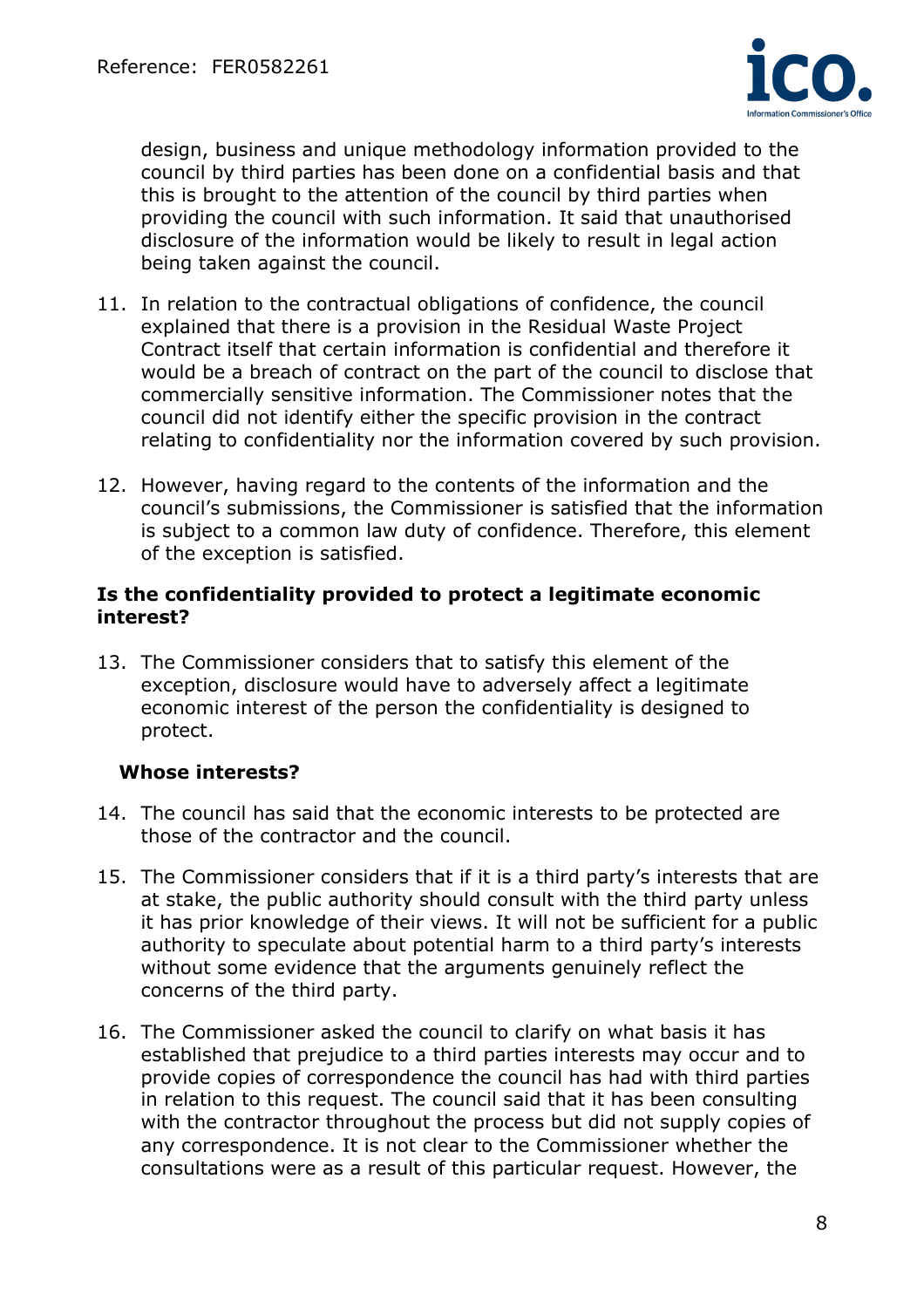

Commissioner is satisfied that the arguments in this case reflect the third party's concerns.

#### **Legitimate economic interests and disclosure would cause harm**

- 17. The Commissioner considers that legitimate economic interests could relate to retaining or improving market position, ensuring that competitors do not gain access to commercially valuable information, protecting a commercial bargaining position in the context of existing or future negotiations, avoiding commercially significant reputational damage, or avoiding disclosures which would otherwise result in a loss of revenue or income.
- 18. In order for the exception to be engaged the Commissioner considers that it must be shown that disclosure would adversely affect a legitimate economic interest of the person the confidentiality is designed to protect. A public authority needs to establish, on the balance of probabilities, that disclosure would cause some harm. In addition to being able to explain the nature of an implied adverse effect, public authorities must be able to demonstrate the causal link between any such affect and the disclosure of the specific information.
- 19. The Commissioner has been assisted by the Tribunal in determining how "would" needs to be interpreted. He accepts that "would" means "more probably than not". In support of this approach the Commissioner notes the interpretation guide for the Aarhus Convention, on which the European Directive on access to environmental information is based. This gives the following guidance on legitimate economic interests:

 "Determine harm. Legitimate economic interest also implies that the exception may be invoked only if disclosure would significantly damage the interest in question and assist its competitors".

- 20. The council said that it has identified the information that should remain withheld as falling into the following categories:
	- Proprietary methodology, equipment and design (trade secrets). It said that this has tended to break down into two areas: Information that relates to products for example the design and operational ranges of major pieces of equipment such as the furnace itself and its operational methods, and bespoke working practices such as turnaround for vehicles and staffing structures.
	- Prejudice to commercial interests categorised as: contractor's staffing; third party suppliers and customers; measurements - time and distance; quantities.
	- Financial data and targets.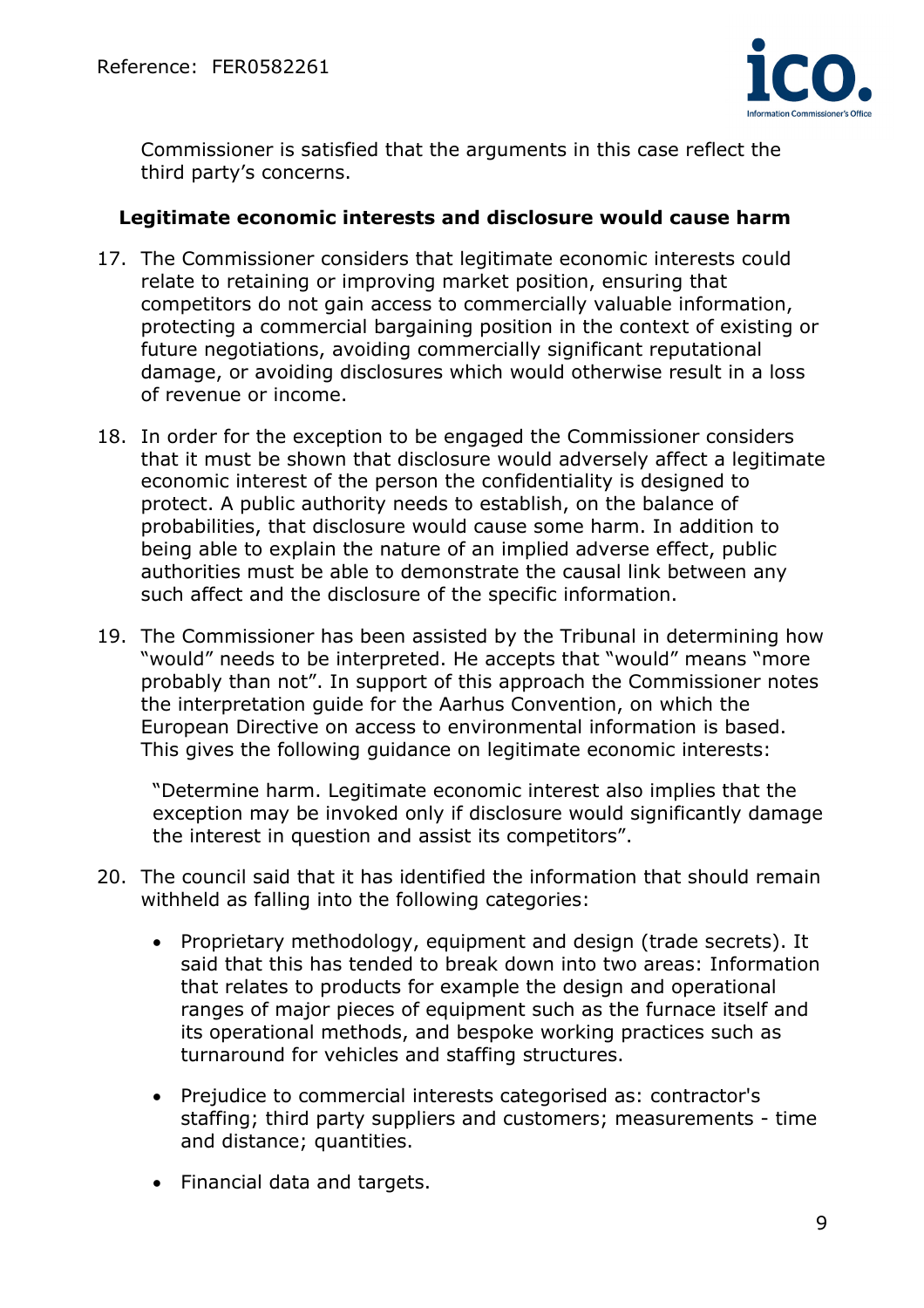

- 21. It explained, in general terms, what constitutes a trade secret. As the Commissioner is considering the request under the EIR, he has examined the council's arguments in relation to the exception at regulation 12(5)(e), which doesn't specifically refer to trade secrets, as opposed to the exemption at section 43(1) of the FOIA which is class based exemption for information that constitutes a trade secret.
- 22. The council has said that the redacted information contains sensitive information regarding the agreed commercial positions and financial information relating to the council and the contractor and that disclosure of these specific details would be likely to adversely affect the legitimate economic interests of the Council and the contractor. The Commissioner notes that this argument is couched in very general terms.
- 23. It also said that the contract contains information provided by the contractor as to when and how it intends to carry out the contract and provide waste management services. It said that some of this information is proprietary in nature and provides a detailed overview of the way the contractor approaches such contracts. The contractor states that disclosure would provide information on its unique methods of business which may be of advantage to its direct competitors, thereby negating its ability to develop a commercial advantage when tendering for other contracts. Again, the Commissioner notes that this argument is couched in general terms. It does not explain how providing information on the contractors methods of business may be of advantage to its direct competitors and this is not clear to the Commissioner, particularly as the council has also stated that the 'uniquely negotiated positions …are bespoke to the Gloucestershire residual waste project'.
- 24. The council said that the contractor's original, highly valuable and much sought after concepts and designs would be seized upon by competitors, with loss of competitiveness to the contractor which could lead to the contractor losing future contracts. It said that the fine detail of the contractor's offering fall within the scope of its unique and differentiating service provision and release would enable its competitors to remove any competitive edge. It explained that information revealing working practices show how the contractor can offer services within the contract prices and quality required and highlights areas where the contractor effectively reduces its costs and profit margins and that release would be likely to impact on its trading position as it could allow competitors to analyse and use the information to their advantage. It also said that disclosure of information relating to third party suppliers and customers, including, for example, the cost of third party equipment, costs associated with running and maintaining the equipment, details of insurance and pricing, would be likely to help competitors analyse likely profit margins and use to their advantage which would potentially negate the contractor's ability to establish a competitive position in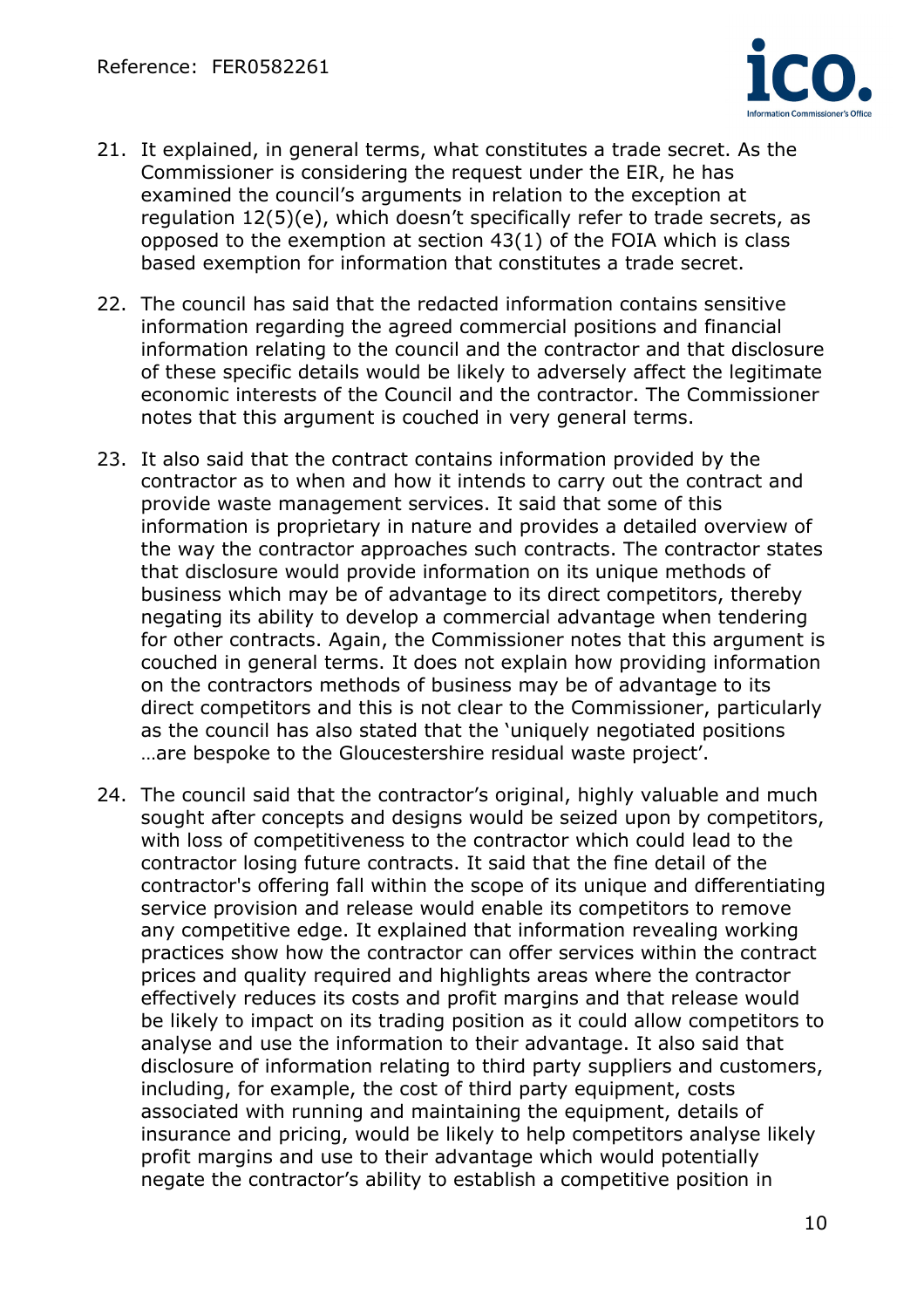

relation to its rivals. The Commissioner notes that this argument relates to information that may help competitors analyse costs and profit margins rather than disclosure of costs and profit margins themselves.

- 25. It also said that the release of planned dates would enable competitors to understand the unique programme of delivery and use this to their advantage and at the expense of the contractor. In addition it said that time periods and distances are commercially negotiated and bespoke to this project and release would be likely to cause commercial harm to both the contractor and council in future procurements.
- 26. Another argument submitted by the council is that information relating to quantities would highlight areas where the contractor effectively reduces its costs or been subject to heavy negotiations in order to facilitate lower overall costs to council and disclosure could allow competitors to analyse and use such information to their own advantage potentially negating the contractor's ability to establish a competitive position. It said that disclosure of performance targets and guarantees would prejudice the commercial interests of the contractor and the council as this information was subject to lengthy deliberation and heavy negotiation and the guarantees are directly related to performance of equipment and are in part a trade secret. It explained that the guarantees are specifically bid in relation to this contract. It also said that disclosing detailed costs would put the contractor at disadvantage when tendering for other work against rival companies and explained that the contractor is still in the process of tendering for work of this nature else elsewhere in UK and the withheld information is likely to be used by other contractors when competing for future contracts.
- 27. The Commissioner does not consider that the arguments contained in the above three paragraphs are sufficiently detailed to demonstrate the adverse effect. No precise examples have been provided of how the release of specific information would result in the effect claimed. The Commissioner notes that this is a bespoke project and considers that each waste project will have various factors to take into account.
- 28. The council said that disclosing the information is likely to delay or otherwise adversely affect the progress of the waste project, the facility once it is operational and the electricity project and that such delays would cause harm to the financial interests of those dependent on it. The Commissioner does not consider that the council has linked this argument to specific information and has not explained how or why delays would occur.
- 29. The council also submitted the following argument: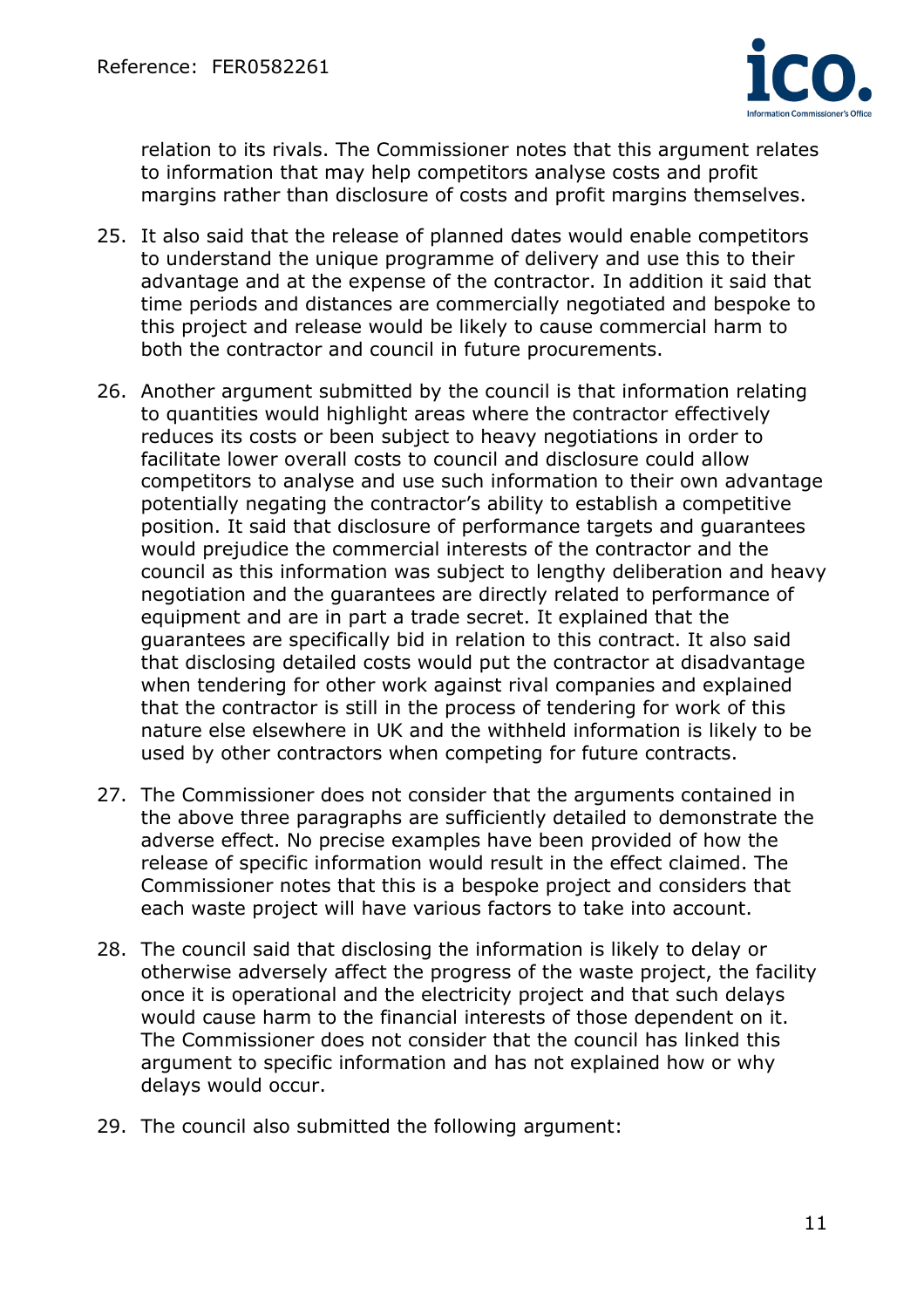

 "Disclosure of the redacted information would be of advantage to other businesses competing against the contractor or for Council projects in any future procurement, thereby negating the Council or the contractor's ability to develop a commercial advantage as purchaser/supplier when procuring/bidding for other contracts and providing competitors with access to commercially valuable information which they would not have had otherwise. Disclosure of the redacted information would therefore impact on the Council and the contractor's revenue and income, ability to succeed in future negotiations and projects, gain value for money and would cause significant damage to the projects at issue."

Whilst the Commissioner can follow the general chain of consequences identified here, he does not consider that the council has linked such consequences to the specific redacted information or sufficiently explained the causal sequence.

- 30. The council said that companies would be likely to be discouraged from participating in council schemes if they felt it could result in the disclosure of information relating to their general business that could damage their business. The Commissioner considers that the council has not specifically tied this argument to the legitimate economic interests of the council as required for this exception. He also considers that private companies will still need, and want, to bid for lucrative public sector contracts regardless of disclosure under the EIR or FOIA.
- 31. The council also said that its role in future procurements is likely to be compromised because suppliers could withhold sensitive information in the future if it would significantly affect their bargaining or negotiating positions in future transactions meaning that the council's ability to negotiate effectively to secure best value could be reduced and it's decision could be less informed. As stated above, the Commissioner considers that private companies will still need, and want, to bid for lucrative public sector contracts regardless of disclosure under the EIR or FOIA. He also considers that the council will still be able to stipulate what information it requires from businesses to assess their suitability for procurements.
- 32. Another argument the council has made is that detailed technical and methodological information on the equipment and systems used by the contractor is commercially sensitive and could be studied and adopted by competitors of the suppliers of the equipment. It appears to the Commissioner that this does not relate to the councils or contractors legitimate economic interests but instead relates to the suppliers of the equipment used by the contractor. He therefore does not consider this to be relevant.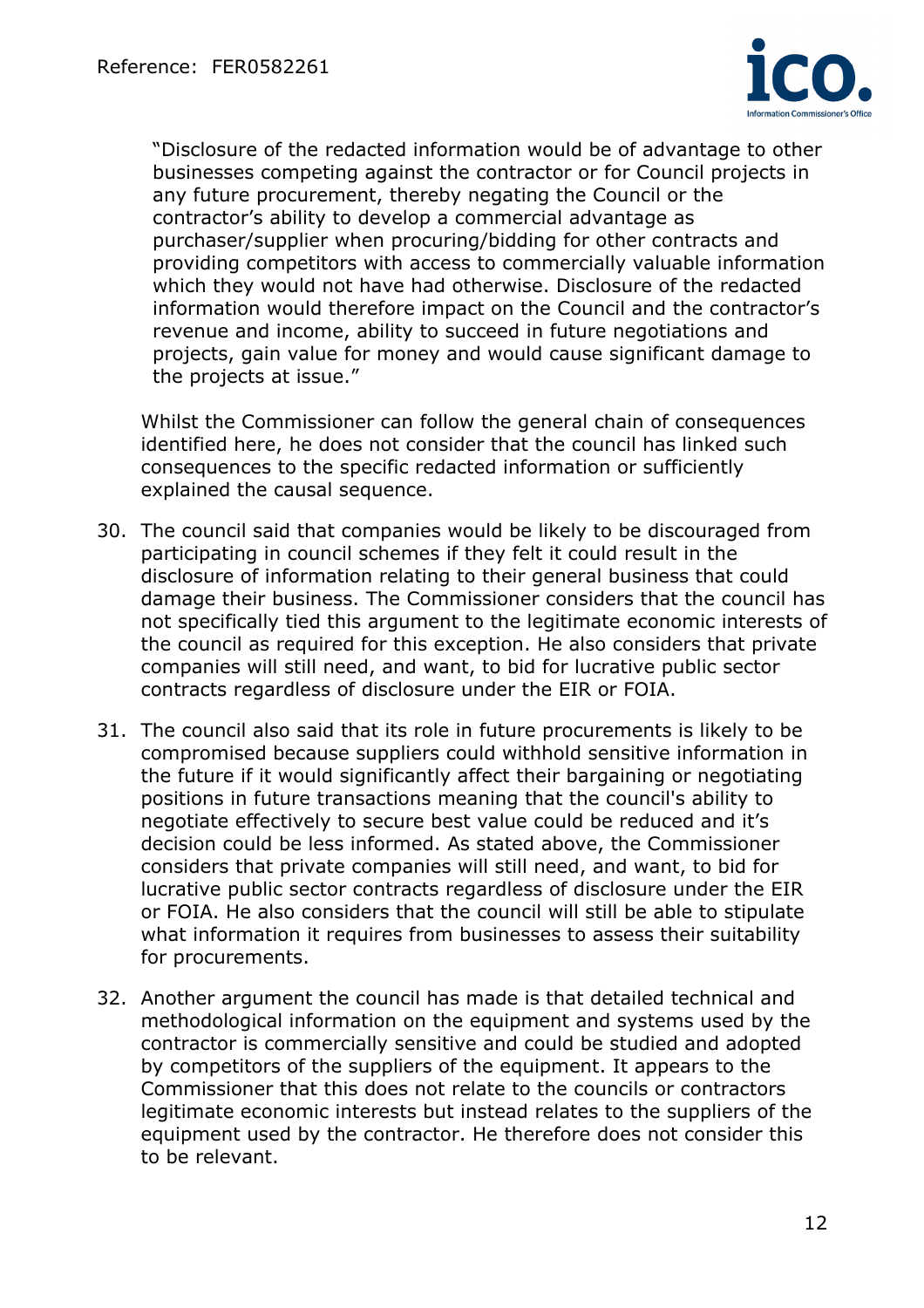

- 33. The council explained that some of the performance indicators and time periods have been removed. It said that these are only in circumstances where they could be influenced by factors beyond the control of the contractor. It said that due to the sensitivity of the situation, activists/campaigners could use this information to cause disruption beyond these limits, causing financial damage to the contractor for factors outside of its control. The council said that there is evidence to show that campaigners would go to significant lengths to disrupt the proposals and running of the waste plant and therefore, this represents a real risk on the ability of the contractor to meet the contract requirements. It said that being put in breach of contract through no fault of their own would result in being subject to penalties which would have a negative impact on finances and impact on their trading position. The Commissioner notes that this argument does provide some detail as to the causal link, however, the council did not provide him with evidence to show that campaigners would use the redacted information to force the contractor into a position where it is in breach of contract and subsequently subject to financial penalties. The Commissioner also considers that if this situation did occur, for example, if the contractor could not meet a certain requirement due to campaigners blocking deliveries, then it is feasible that the contractor could argue, and the council might accept, that the breach was clearly outside of the contractors control and therefore financial penalties may be waived. It should be noted that this example of campaigners blocking deliveries has not been provided by the council but has been envisaged by the Commissioner.
- 34. In relation to the information redacted from the electricity schedule (Schedule 33) and related information, the council said that this details its commercial strategy on future sales of electricity generated by the energy from waste facility. It explained that the council will own the electricity produced from the waste facility, the value of which is around £6m per annum at 2015 prices and the sale of this is likely to be subject to at least two future procurements. It said that a premature release would be likely to have a negative impact on its future plans and lead to the council not achieving the best financial position possible. It said that once the relevant strategy is operational the commercial sensitivity may reduce but disclosing the predicted finances for this work would be likely to encourage suppliers to adjust their prices accordingly and effect the bargaining position of the council. The Commissioner does not consider that this argument clearly evidences the causal link between disclosure of this information and harm to the council's legitimate economic interest. He notes that the full 30 page schedule has been withheld and the council hasn't specified or given examples of which information would have a negative impact.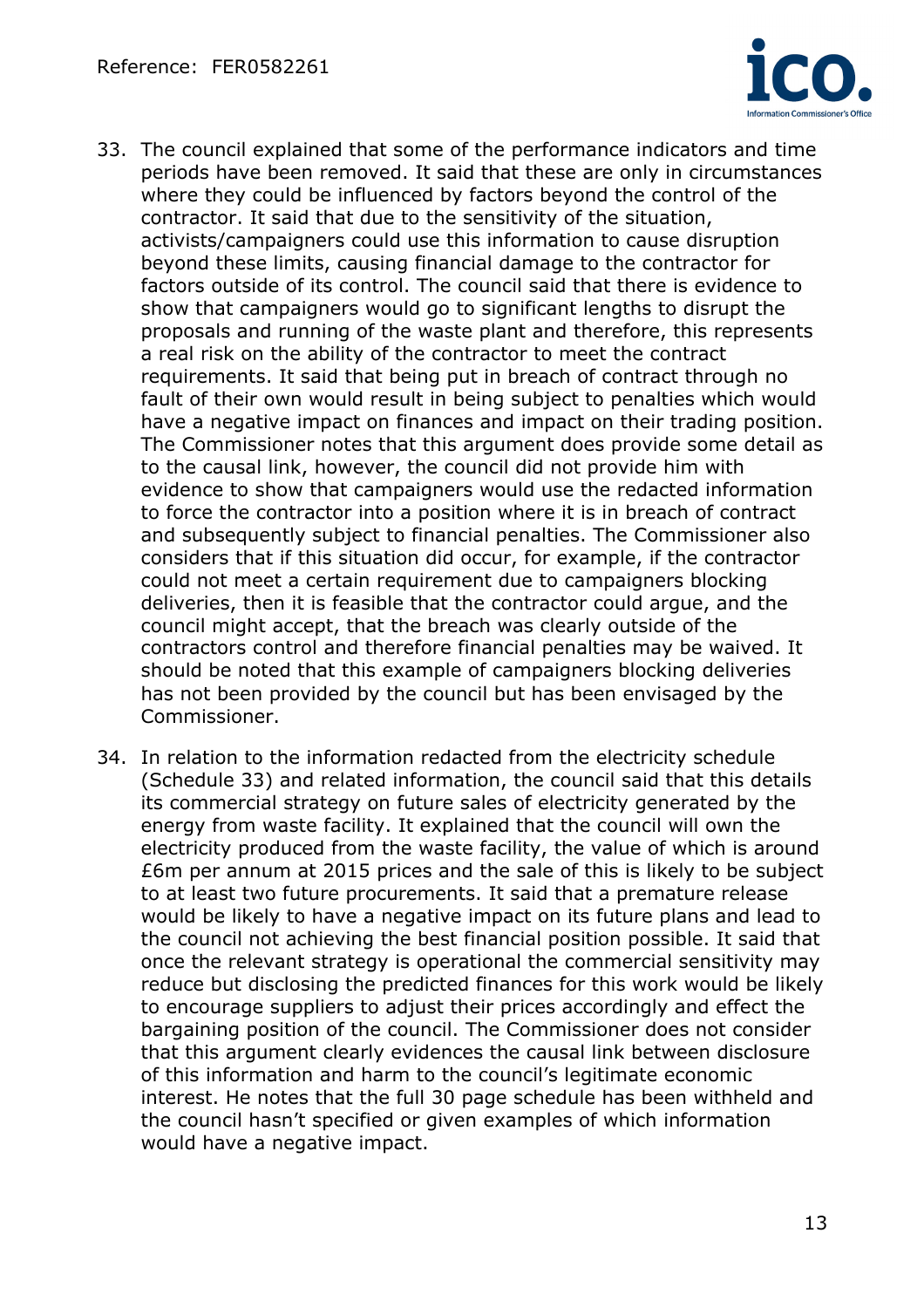

- 35. The Commissioner considers that although the council has consulted with the contractor in relation to this matter the majority of the arguments relating to adverse effect are couched in generic terms and are not specifically linked to the withheld information in this case. He considers that there is little clarity around the specific nature of the alleged adverse effects which disclosure could cause and how this would be generated by the withheld information. This lack of clarity suggests that the council either does not properly understand what the effects of disclosure would be or has struggled to meet the evidential and explanatory burden set by the exception.
- 36. As stated earlier, in order for the exception to be engaged it is necessary to demonstrate that disclosure of information would result in specific harm to a party or parties' economic interests and to explain the causal sequence. The Commissioner notes that the majority of the arguments supplied by the council are worded in terms of 'would be likely' rather than wording denoting a stronger likelihood of 'would' occur. He considers that the council's arguments, whilst identifying possible effects, fails to make these effects sufficiently concrete and fails to identify the causal link with the withheld information.
- 37. The Commissioner understands the general principle that information relating to commercial negotiations will carry some sensitivity whilst such negotiations are ongoing. However, he considers that it is for public authorities to fully explain the relevant causes and effects.
- 38. The Commissioner considers that the council has been given sufficient opportunity to provide evidence and arguments in support of its position. In cases where a public authority has failed to provide sufficient arguments to demonstrate that exceptions are engaged, the Commissioner is not obliged to generate arguments on a public authority's behalf or to provide the causal link.
- 39. In this instance, the Commissioner has decided that the council has failed to demonstrate that the exception is engaged. As the exception is not engaged, the Commissioner has not gone on to consider the public interest.

# **Regulation 6 – Form and format of the information**

40. Regulation 6(1) states that;

 "Where an applicant requests that the information be made available in a particular form or format, a public authority shall make it so available, unless –

(a) it is reasonable for it to make the information available in another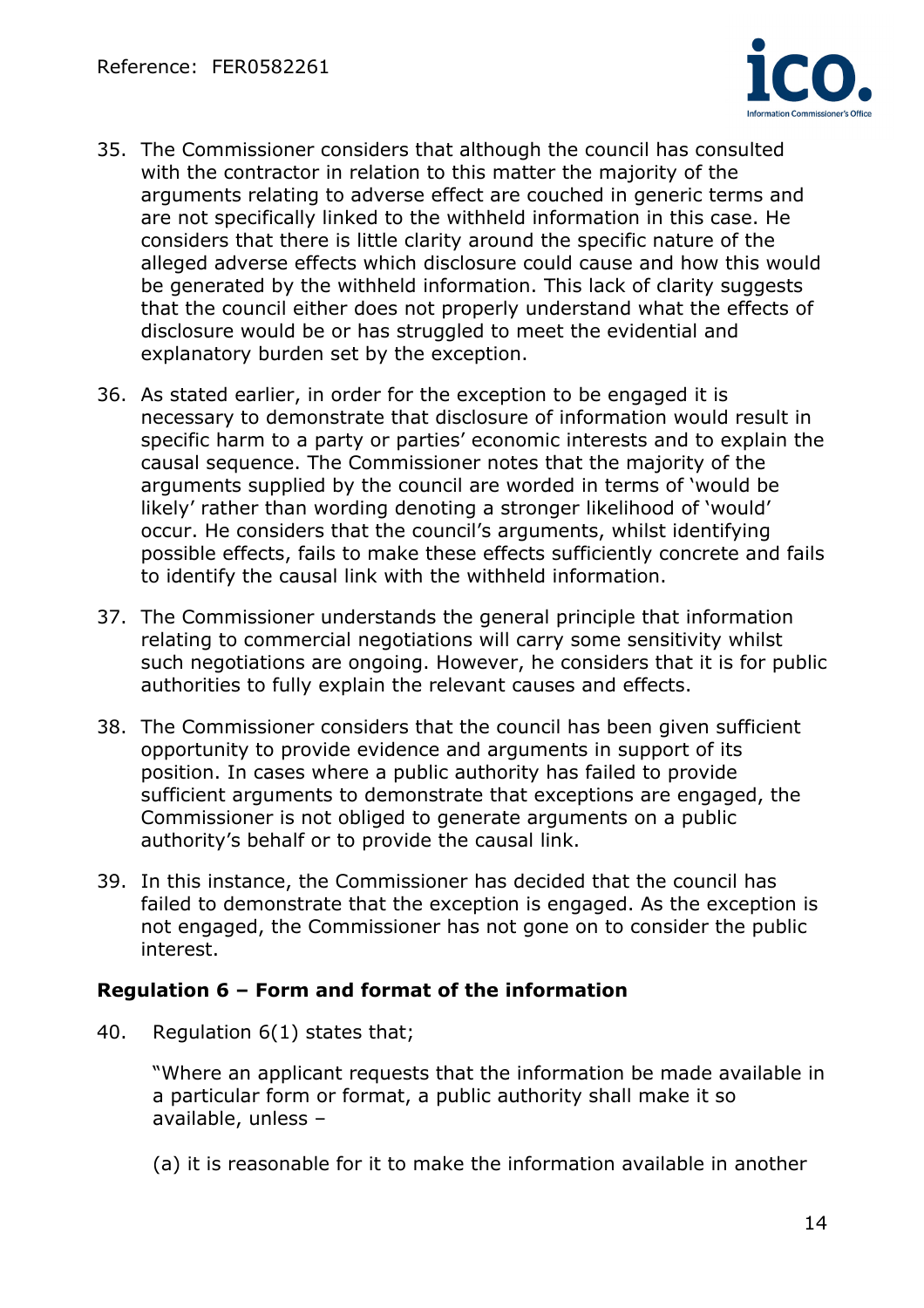

form or format; or

 (b) the information is already publicly available and easily accessible to the applicant in another form or format."

41. In relation to Schedule 7 'Site Information', the council has said that it is 'not required to provide information in a particular form or format if the information is already publicly available and easily accessible to the applicant in another form or format'. It said that the information is reasonably accessible from the Land Registry and provided the following link:

https://land-registry-online.com/

- 42. In relation to Schedule 3, the council said that information is already available from other bodies namely: Environmental Permits, which are available from the Environment Agency; and Information relating to Restrictive Covenants on the site, which are available from the Land Registry.
- 43. The complainant has said that he disputes the withholding of this information as it is not clear whether the information that is held within withheld Schedule 7 is fully available in the public domain via the Land Registry. He commented that the Schedules to the Project Agreement make reference to Parts 1, 2 and 3 to Schedule 7 which could imply that there is additional information held in the schedule that may not necessarily be within the set of information held by the land registry.
- 44. The council has not confirmed to either the complainant or the Commissioner whether all the information is available from the Land Registry and Environment Agency and has not provided links directly to the information, instead it has provided a link to land registry's search website.
- 45. The Commissioner has decided that the council has not provided sufficient information to establish that the information contained within Schedules 3 and 7 is already publicly available and easily accessible to the applicant in another form or format. Therefore, he considers that the council has failed to demonstrate that regulation 6(1)(b) applies in this case.

# **Other matters**

#### **Emissions**

46. Regulation 12(9) provides that to the extent that the environmental information to be disclosed relates to information on emissions, a public